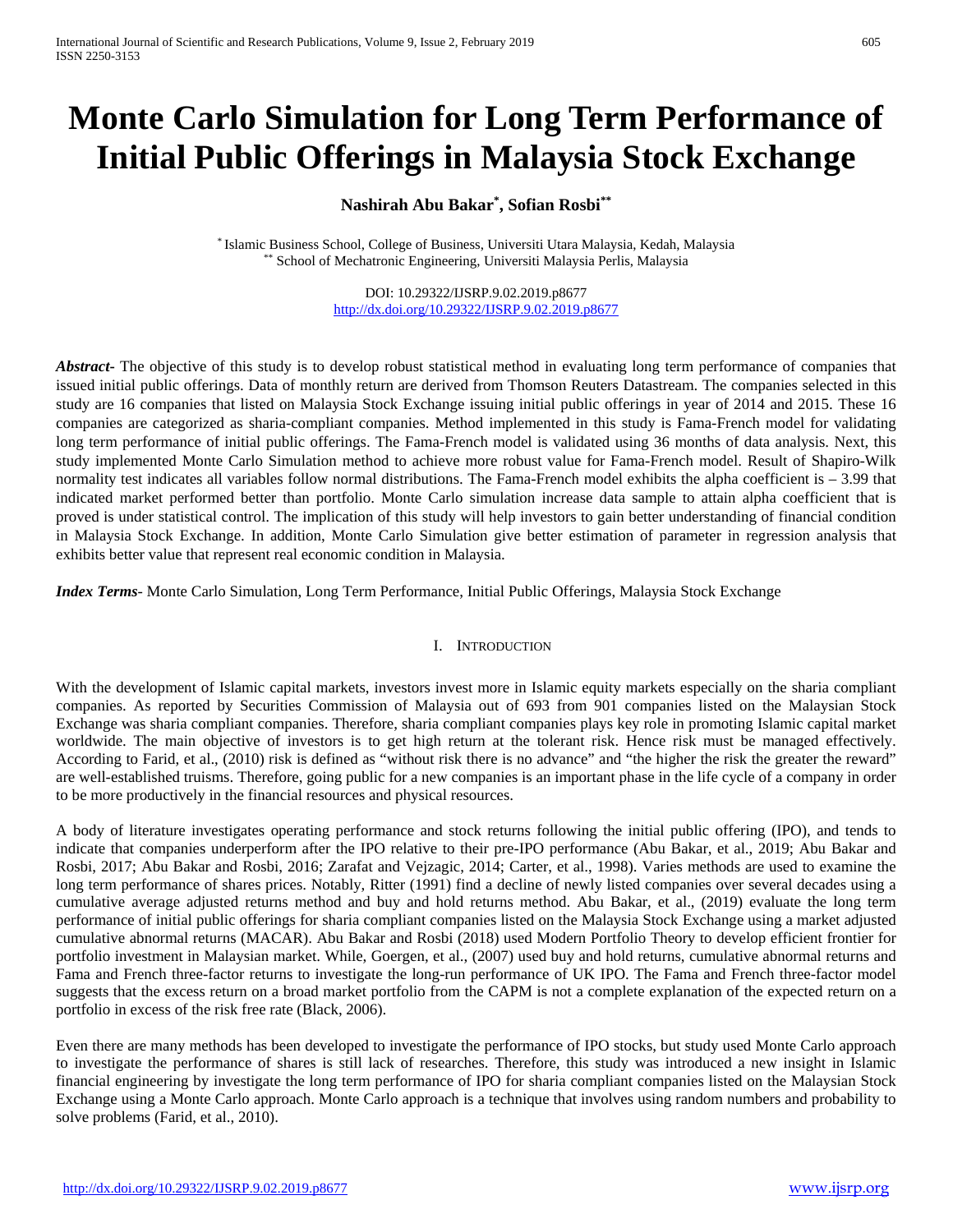## II. LITERATURE REVIEW

The history of Monte Carlo methods as computational method for the calculation of expectation on potentially high-dimensional domains starts in the mid-1940s with the arrival of the first programmable computers (Jackel, 2001). Therefore, Monte Carlo are tested in varies field such as engineering (Prakash and Mohanty, 2017; Farnoosh, et al., 2012) technology (Djeddou, et al., 2013) and others (Cavaliere, et al., 2003; Watzenig et al., 2011; Ghiani, et al., 2004). Currently, Monte Carlo approach is tested in the financial field. Hoesli, et al., (2006) was success implemented Monte Carlo simulations in incorporate the uncertainty of valuation parameters. Monte Carlo simulations are a very powerful way to demonstrate the basic sampling properties of various statistics in econometrics (Adkins and Gade, 2012).

Berlinger et al., (2018) formulated a valuation model and applied a Monte Carlo simulation to assess the two most important benefits arising from a cash-pool: the interest rate savings and the reduction in the counterparty risk. They concluded that the value of a cashpool is higher in the case of firms with large, diverse and volatile cash flows having less access to the capital markets. It is also shown that cash pooling is not the privilege of large multinational firms anymore as the initial direct costs can be easily regained within a year even in the case of small-medium enterprises, especially if the corporate cash holding is highly volatile.

Power, et al., (2015) estimate the option value of infrastructure investment, accounting for the stochastic behavior of both financial and physical (engineering) variables. They found that real-option value for infrastructure investment is substantial. It is beneficial to model jointly financial and engineering risks to better understand the timing and real-option value of infrastructure investment.

Prakash et al., (2012) propose the idea of linking the use of the Monte Carlo simulation with scenario planning to assist strategy makers in formulating strategy in the face of uncertainty relating to service quality gaps for life insurance business. They highlights which particular service quality gap attribute as risk impacts most and least for the possibility of occurrences as best case, worst case, and most likely case. Therefore, they suggested that the application of Monte Carlo simulation give impact most and least on service quality gap.

The important of this research is to fulfill the gap by investigate the performance of sharia compliant companies using a Monte Carlo approach as a unique features in the Islamic financial engineering innovation.

#### III. RESEARCH METHODOLOGY

The purpose of this paper is to analyze long term performance of initial public offerings using Fama-French method. In addition, this study performs the validity of findings using Monte Carlo Simulation (MCS) that increase data sample of random variables. This paper performed normality statistical test for all variables, Fama-French model calculation and Monte Carlo Simulation (MCS).

#### *A. Data selection and return calculation*

This paper selected 16 sharia compliant companies that listed in Malaysia Stock Exchange. These companies issued initial public offerings in year of 2014 and 2015. The daily price of stock collected from Thomson Reuters Datastream. Then, the daily stock price is averaged to calculate value on monthly price. The monthly return is calculated using Equation (1).

$$
\text{Re}_{i,t} = \frac{P_t - P_{t-1}}{P_{t-1}} \times 100\% \quad \dots \tag{1}
$$

The parameters in Equation (1) are described as below:

 $\text{Re}_{i,t}$ : Return rate for stock *i* at month *t*,

*P<sub>t</sub>* : Stock price at observation month *t*, and

*P<sub>t−1</sub>* : Stock price at observation month *t*-1.

## *B. Normality test for data distribution*

Normality distribution is distribution function for independent, randomly generated variables. The normal probability density function of normal distribution can be represents by using Equation (2).

 $(x|\mu,\sigma^2) = \frac{1}{\sqrt{1-x^2}}e^{-\frac{(x-\mu)^2}{2\sigma^2}}$  $2 = \frac{1}{\sqrt{2}} e^{-2\sigma^2}$  $(\sigma^2) = \frac{1}{\sqrt{2\pi\sigma^2}}e^{-\frac{(x-\mu)^2}{2}}$  $f(x|\mu,\sigma^2) = \frac{1}{\sqrt{2\pi}}e^{-\frac{1}{x}}$  $\mu$  $(\mu, \sigma^*) = \frac{\mu}{\sigma^2} e^{-2\sigma}$ πσ  $-\frac{(x = \frac{1}{\sqrt{2\pi}} e^{-2\sigma^2}$ 

The parameters in Equation (2) are described as follows: *x* : Random variable,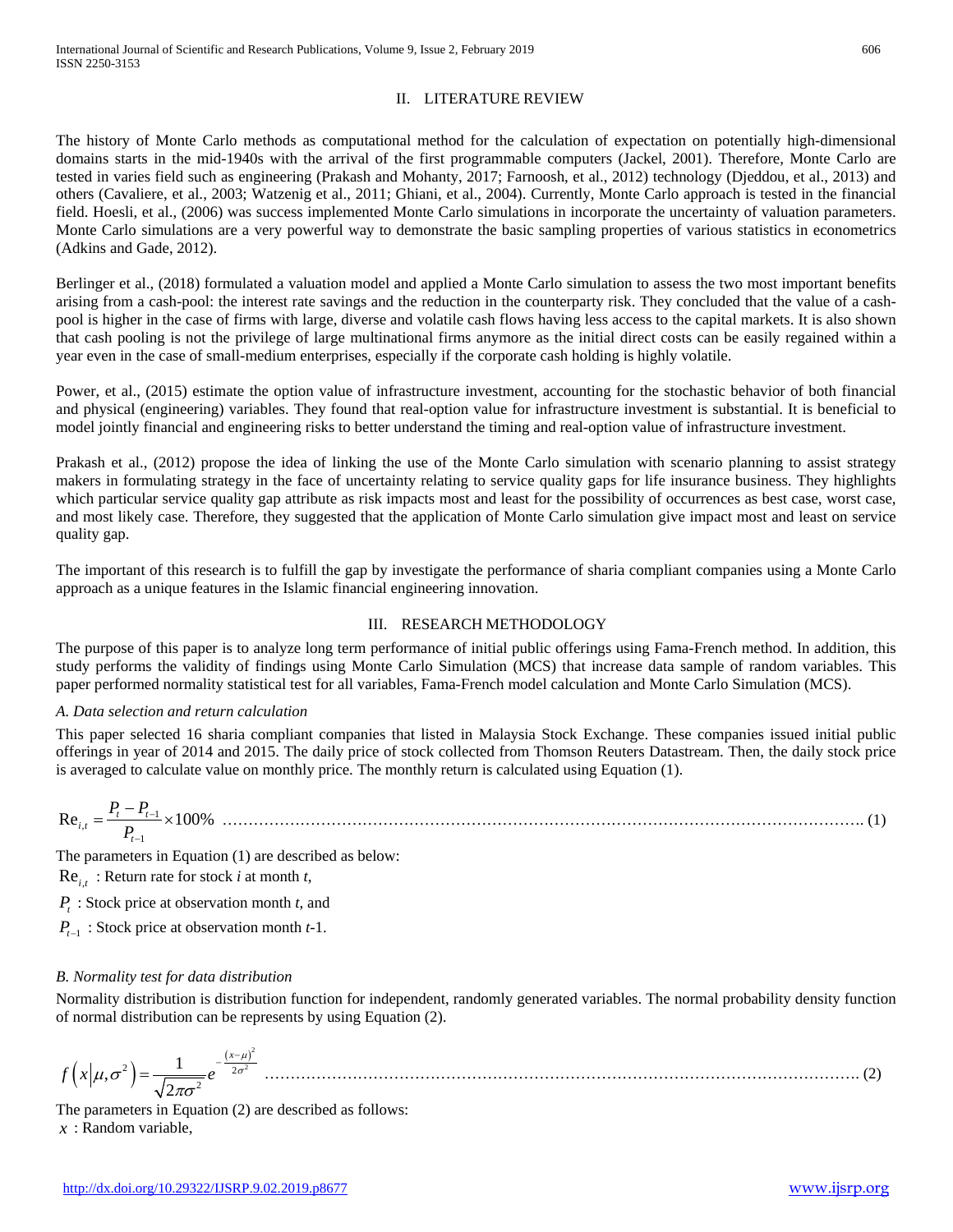- $\mu$ : Expectation of variable distribution usually represents by mean value,
- <sup>σ</sup> : Standard deviation of *x* variable,
- $\sigma^2$ : Variance of *x* variable
- *e* : Mathematical constant that irrational and transcendental number approximately equal to 2.718281828459.

## *C. Fama-French model for evaluating long term performance of initial public offerings*

The Fama-French three-factor model is an extension of the Capital Asset Pricing Model (CAPM). The Fama-French model aims to describe stock returns through three factors: (1) market risk, (2) the outperformance of small-cap companies relative to large-cap companies, and (3) the outperformance of high book-to-market companies versus low book-to-market companies. The rationale behind the model is that high value and small-cap companies tend to regularly outperform the markets.

The mathematical representation of Fama-French three-factor model is described in Equation (3).

*RR RR pt ft p p mt ft p* −=+ − + + + αβ <sup>γ</sup> <sup>δ</sup> <sup>ε</sup> ( ) (SMB HML ) *<sup>p</sup>* ( ) *pt* ………………………………………….………………………. (3)

In Equation (2), the parameters are described as below:

 $R_{nt}$ : Monthly return on IPO portfolio,

 $R<sub>f</sub>$  : Treasury bill rate

*R<sub>mt</sub>* : Monthly market return

 $R_{mt} - R_{ft}$ : Market risk premium (MRP),

SMB (Small Minus Big): Historic excess returns of small-cap companies over large-cap companies,

HML(High Minus Low) : Historic excess returns of values stocks (high book-to-price ratio) over growth stocks (low book-to-price ratio)

 $\alpha$ <sub>p</sub> : Intercept that indicates the performance of average monthly abnormal return.

A positive value of  $\alpha_p$  indicates the market performs better than portfolio selection. Meanwhile, negative value of  $\alpha_p$  indicates the portfolio performs better than market.

## *D. Monte Carlo simulation*

The Monte Carlo method is a probabilistic technique based on generating a large number of random samples. Simulations are particularly useful in monitoring the output variables with large dataset. Monte Carlo Simulation (MCS) capable of controlling the statistical process and variability of a complex system.

Monte Carlo simulation uses repeated random sampling to simulate data for a given mathematical model and evaluate the outcome. In the same time, Monte Carlo Simulation (MCS) is a technique that involves using random numbers and probability to solve problems.

MCS is categorized as a sampling method because the inputs are randomly generated from probability distributions to simulate the process of sampling from an actual population. Figure 1 indicates the process flow for Monte Carlo Simulation. The first step is all input variables is set to follow probability distribution. In this study, normal distribution is selected for all variables. Next, the outcome variable (output variable) will be calculated using the input variable with function of model. The third stage, the outcome variable need to be evaluate under statistical test. In this study, the process capability is implemented to evaluate the effectiveness of Monte Carlo Simulation in developing better alpha coefficient (output variable).



Figure 1: Monte Carlo Simulation Procedure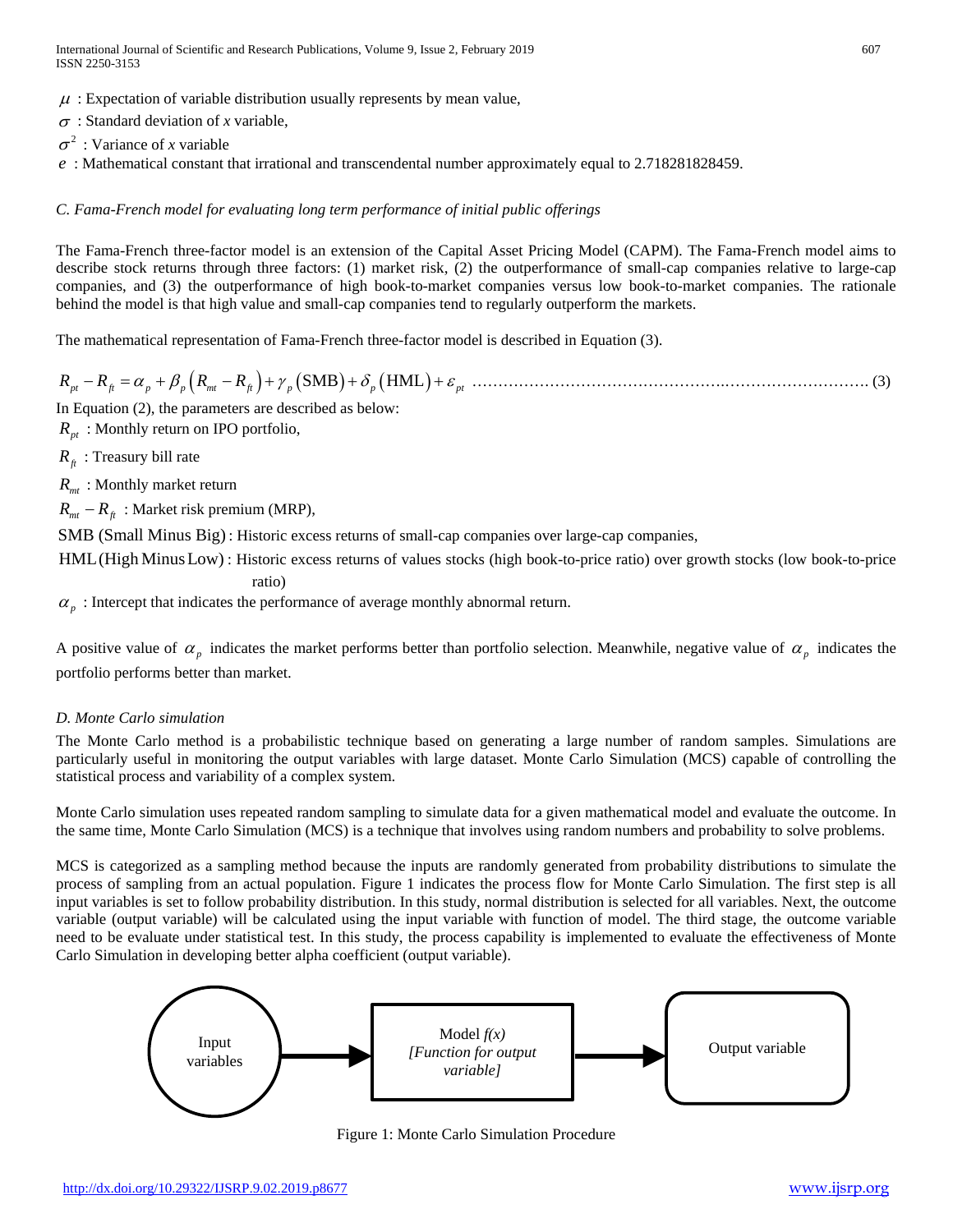## IV. RESULT AND DISCUSSION

The main objective of this paper is to evaluate long term performance of companies that issued initial public offering in year of 2014 and 2015. The evaluation method is using Fama-French three factor method. In developing robust finding, this study implemented Monte Carlo statistical method in developing large data set in producing reliable statistical model.

#### *A. Selection of data*

This study selected 16 companies that issued Initial Public Offerings (IPO) in year of 2014 and 2015. The 16 companies are sharia compliant companies that listed in main market of Malaysia Stock Exchange. In developing Fama-French model, the 16 companies are classified into 6 groups as listed in Table 1. The classification is divided according to market capitalization and book-to-market value.

|    | No.<br>Company name                   | Market Capitalization | Book-to-market ratio |
|----|---------------------------------------|-----------------------|----------------------|
|    |                                       | (Big / Small)         | (High / Medium/Low)  |
| 1  | E.A.TECHNIQUE (M) BERHAD              | Small                 | Low                  |
| 2  | <b>IKHMAS JAYA GROUP BERHAD</b>       | Small                 | Low                  |
| 3  | DOLPHIN INTERNATIONAL BERHAD          | Small                 | Low                  |
| 4  | <b>CARIMIN PETROLEUM BERHAD</b>       | Small                 | Medium               |
| 5  | <b>KRONOLOGI ASIA BERHAD</b>          | Small                 | Medium               |
| 6  | <b>BIOALPHA HOLDINGS BERHAD</b>       | Small                 | High                 |
| 7  | <b>SCH GROUP BERHAD</b>               | Small                 | High                 |
| 8  | AEMULUS HOLDINGS BERHAD               | Small                 | High                 |
| 9  | <b>IOI PROPERTIES GROUP BERHAD</b>    | Big                   | Low                  |
| 10 | SUNWAY CONSTRUCTION GROUP BERHAD      | Big                   | Low                  |
| 11 | MALAKOFF CORPORATION BERHAD           | <b>Big</b>            | Low                  |
| 12 | <b>BOUSTEAD PLANTATIONS BHD</b>       | Big                   | Medium               |
| 13 | AL-SALAM REAL ESTATE INVESTMENT TRUST | <b>Big</b>            | Medium               |
| 14 | <b>SASBADI HOLDINGS BHD</b>           | <b>Big</b>            | High                 |
| 15 | <b>ECONPILE HOLDINGS BHD</b>          | Big                   | High                 |
| 16 | <b>ICON OFFSHORE BERHAD</b>           | Big                   | High                 |

Table 1: Classification of companies based on market capitalization and book-to-market ratio

## *B. Normality distribution of data*

This section describes the normality checking for each of variables in Fama-French model. The independent variable is return with respect to risk free rate. Meanwhile the three independent variables are market risk premium (MRP), average return for Small-Minus-Big (SMB) and average return for High-Minus-Low (HML). This study using Shapiro-Wilk normality testing to validate the normality of data distribution.

Table 2 indicates the normality testing for all variables in Fama-French model. Table 2 indicates probability value (p-value) for all variables are larger than 0.05 (significant level). Therefore, this study failed to reject null hypothesis of Shapiro-Wilk normality testing. As the conclusion, all four variables in Fama-French model are follow normal distribution.

| Variable name             | Type of variable in<br><b>Fama-French model</b> | <b>Statistics</b> | <b>Probability value</b><br>(p-value) | Data distribution |
|---------------------------|-------------------------------------------------|-------------------|---------------------------------------|-------------------|
| Return-Risk free rate     | Outcome variable                                | 0.982             | 0.825                                 | Normal            |
| Market Risk Premium (MRP) | Explanatory variable                            | 0.992             | 0.996                                 | Normal            |
| <b>SMB</b>                | Explanatory variable                            | 0.958             | 0.191                                 | Normal            |
| <b>HML</b>                | Explanatory variable                            | 0.968             | 0.377                                 | Normal            |

Table 2: Normality statistics variables in Fama-French model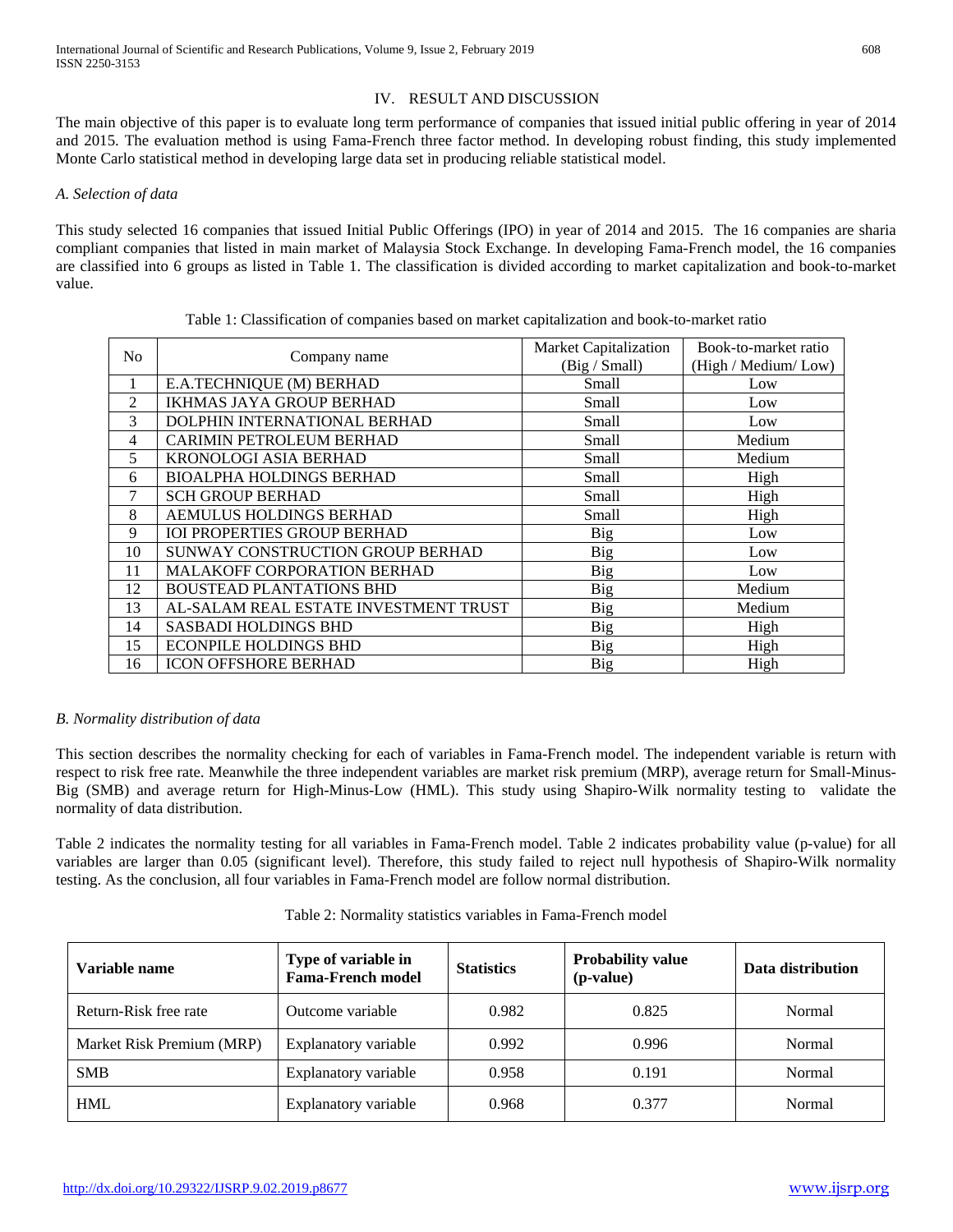#### *C. Regression analysis of Fama-French model*

This study evaluates the long term performance of initial public offerings using Fama-French method. Table 3 shows the value of coefficients for Fama-French model calculated using regression analysis. The value of coefficient for y-intercept is -3.399. This value indicates portfolio performed less than market.

Table 3 also indicates the variation inflation factor (VIF) to evaluate multi-collinearity among predictors (independent variables). All of the three variables indicate VIF is close to 1 that show the predictor is not correlated with other variables. Therefore, there is no multi-collinearity problem in regression model.

Next, Table 4 indicates the robust statistical analysis for validating model. Table 4 indicates R-squared value 0.466. This value indicates 46.6 % indicates that the model explains all the variability of the response data around its mean. In addition, the p-value of Fstatistics is 0.000 that is less than 0.05 of chosen alpha. This result indicates this model fits the data better than intercept only model. In the same time, the Durbin-Watson statistics value is 1.609. The Durbin–Watson statistic is a test statistic used to detect presence of autocorrelation at lag 1 in the residuals (prediction errors) from a regression analysis. Autocorrelation is the similarity of a time series over successive time intervals. Table 4 indicates the value of Durbin-Watson is in range of 1.5 and 2.5 that shows there is no autocorrelation.

| Regression analysis for Fama French Method |          |           |  |  |
|--------------------------------------------|----------|-----------|--|--|
| Parameter                                  | Value    | VIF value |  |  |
| Coefficient (y-intercept)                  | $-3.399$ |           |  |  |
| Market Risk Premium (MRP)                  | 0.497    | 1.048     |  |  |
| Small Minus Big (SMB)                      | 0.328    | 1.013     |  |  |
| High Minus Low (HML)                       | 0.581    | 1.040     |  |  |

Table 3: Value for regression analysis of Fama-French model (Independent variable is excess return)

Table 4: Robust statistical analysis for reliability of model

| <b>Statistical parameter</b>                | Value |
|---------------------------------------------|-------|
| R-squared                                   | 0.466 |
| <b>F</b> -statistics                        | 9.293 |
| Probability value (p-value) of F-statistics | 0.000 |
| Durbin-Watson statistics                    | 1.609 |

## *D. Alpha coefficient value analysis*

This section evaluates the normality and reliability of alpha coefficient value in Fama-French model that is important variable. The negative alpha coefficient value indicates the portfolio perform less than benchmark market. This study calculated alpha coefficient value based on data for excess return (ER), market risk premium (MRP) , small minus big (SMB) and high minus low (HML). The alpha coefficient is re-arranged from Fama-French equation to Equation (4).

<sup>α</sup> β γδ <sup>ε</sup> *p pt ft p mt ft p* = −− −− − − (*RR RR* ) ( ) (SMB HML ) *<sup>p</sup>* ( ) *pt* ………………………………………………………………… (4)

Figure 2 shows the process capability of alpha coefficient. The sample mean is -3.39945 that indicate portfolio performed less than benchmarked market. Standard deviation for within sample is 2.90258 shows the data distribution of alpha coefficient. Main function of process capability is to make sure all variables under statistical process control. The important parameters in process capability are  $C_{pk}$  and  $P_{pk}$ . In this analysis, value of  $C_{pk}$  is 1.00 and value of  $P_{pk}$  is 0.87. Small difference between  $C_{pk}$  and  $P_{pk}$  which is 0.13 indicates alpha coefficient output is considered as a variable in statistical control condition.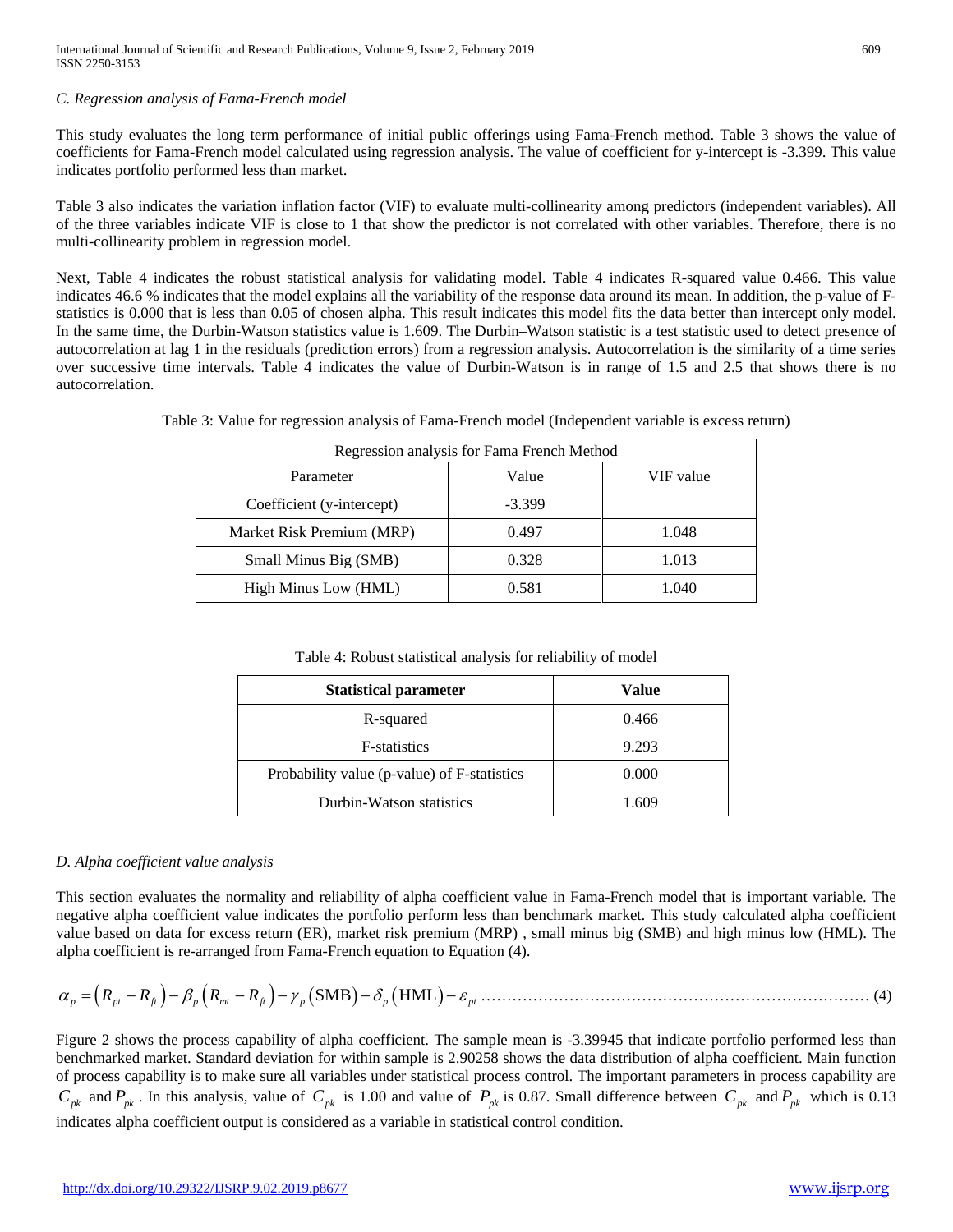

Figure 2: Process capability of alpha coefficient

#### *D. Monte Carlo analysis to validate the reliability for alpha coefficient value*

This study performed Monte Carlo Simulation (MCS) to obtain better statistical control in producing output variable (alpha coefficient). This study developed 10000 data using Monte Carlo Simulation method for each of variables that determine alpha coefficient value. Figure 3 shows process capability of alpha coefficient with Monte Carlo Simulation (MCS). In this analysis, value of  $C_{pk}$  is 0.52 and value of  $P_{pk}$  is 0.52. The difference between  $C_{pk}$  and  $P_{pk}$  is almost zero that indicates alpha coefficient output is considered as a variable in statistical control condition. The Monte Carlo Simulation increased efficiency of statistical control for alpha coefficient with reducing the difference between  $C_{pk}$  and  $P_{pk}$ .

Figure 3: Process capability of alpha coefficient with Monte Carlo Simulation

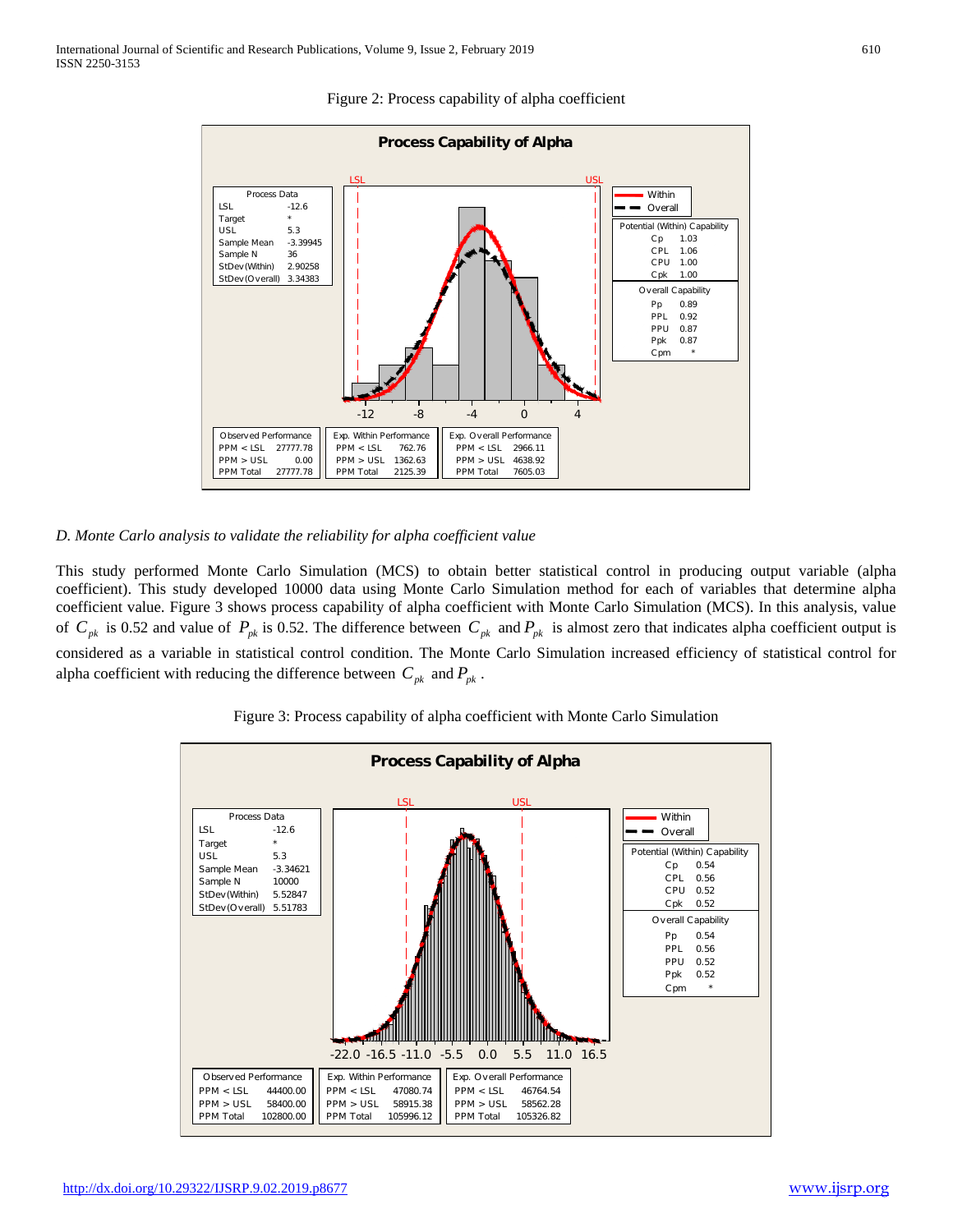## V. CONCLUSION

The objective of this study is to evaluate the long term performance of initial public offering using Fama-French method. Next, this study implemented Monte Carlo Simulation to develop process capability of alpha coefficient in Fama-French model. Main findings of this study are:

- (a) The data of monthly return are collected from Thomson Reuters Datastream. The Fama-French model is selected in evaluating long term performance of initial public offerings. Shapiro-Wilk normality test indicates probability value (p-value) for all variables are larger than 0.05 (significant level). Therefore, all variables in Fama-French model are follow normal distribution.
- (b) The regression of analysis for Fama-French model is represented by below equation. The value of coefficient for y-intercept is 3.399. This value indicates portfolio performed less than market.

Expected excess return =  $-3.399 + 0.497$  (Market Risk) + 0.328 (SMB) + 0.581 (HML)

- (c) The sample mean for alpha coefficient is -3.39945 that indicate portfolio performed less than benchmarked market. Standard deviation for within sample is 2.90258. Main function of process capability is to make sure all variables under statistical process control. The important parameters in process capability are  $C_{pk}$  and  $P_{pk}$ . In this analysis, value of  $C_{pk}$  is 1.00 and value of  $P_{pk}$  is 0.87. Small difference between  $C_{pk}$  and  $P_{pk}$  which is 0.13 indicates alpha coefficient output in statistical control.
- (d) This study performed Monte Carlo Simulation (MCS) to obtain better statistical control in producing output variable (alpha coefficient). This study developed 10000 data using Monte Carlo Simulation method for each of variables that determine alpha coefficient value. In this analysis, value of  $C_{pk}$  is 0.52 and value of  $P_{pk}$  is 0.52. The difference between  $C_{pk}$  and  $P_{pk}$  is almost zero that indicates alpha coefficient output is considered as a variable in statistical control condition. The Monte Carlo Simulation increased efficiency of statistical control for alpha coefficient with reducing the difference between  $C_{pk}$  and  $P_{pk}$ .

The implication of this study will help investors to gain better understanding of financial condition in Malaysia Stock Exchange. In addition, Monte Carlo Simulation give better estimation of parameter in regression analysis that exhibits better value that represent real economic condition in Malaysia.

## **REFERENCES**

Abu Bakar, N. and Rosbi, S. (2016). Long Term Performance of Islamic Share Price for Initial Public Offerings (IPOs) in Malaysia: Evidence from Sharia-Compliant Companies Listed on the Malaysian Stock Exchange (2006-2010). *International Journal of Management Science and Business Administration, 2*(6), 55-66.

Abu Bakar, N. and Rosbi, S. (2017). Impact of the Corporate Structure and Sharia-Compliant Status to Average Degree of IPO Underpricing in Malaysia Market. *Advanced Science Letters, 23*(9), 8758-8761.

Abu Bakar, N. and Rosbi, S. (2018). Efficient frontier analysis for portfolio investment in Malaysia stock market. *Science International, 30*(5), 723-729.

Abu Bakar, N., Rosbi, S. and Uzaki, K. (2019). Evaluation of Long Term Performance for Initial Public Offerings using Market Adjusted Cumulative Abnormal Returns (MACAR): A Case Study of Islamic Finance in Malaysia. *International Journal of Advances in Scientific Research and Engineering, 5*(1), 51-58.

Adkins, L. C., Gade, M. N. (2012). Monte Carlo Experiments Using Stata: A Primer with Examples, in Dek Terrell, Daniel Millimet (ed.) *30th Anniversary Edition (Advances in Econometrics, Volume 30)* Emerald Group Publishing Limited, pp.429 – 477

Berlinger, E., Bihary, Z. and Walter, G. (2018). Corporate cash-pool valuation: a Monte Carlo approach. *Studies in Economics and Finance, 35*(1), 153-162.

Black, A.J. (2006). Macroeconomic risk and the Fama‐French three‐factor model. *Managerial Finance, 32*(6), 505-517.

Carter, R.B., Dark, F.H. and Singh, A.K. (1998). Underwriter Reputation, Initial Return and Long-Run Performance of IPO stocks. *The Journal of Finance, 53*(1), 283-311.